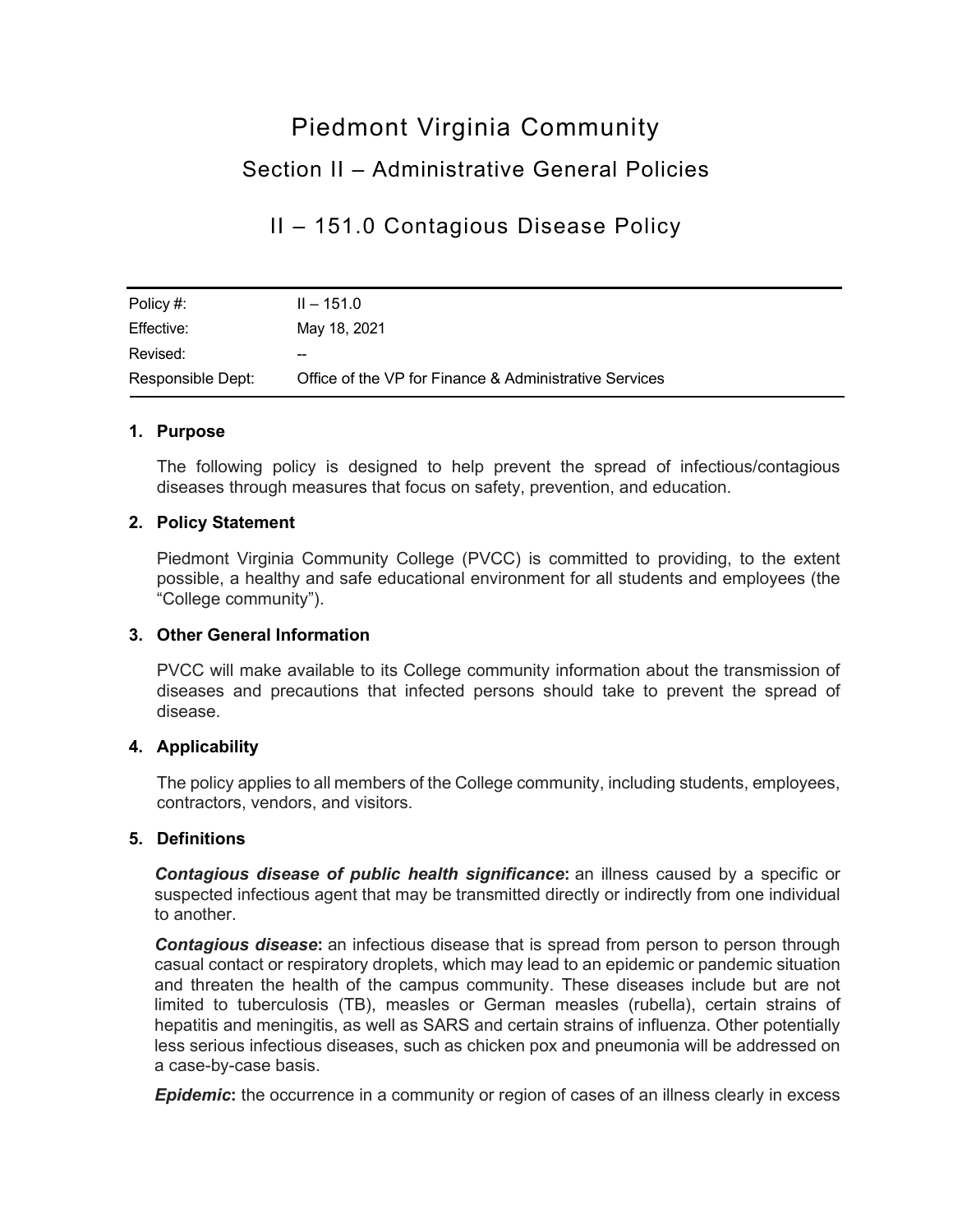of normal expectancy.

# **6. Procedures for Implementation**

Persons who know or have reason to believe they are infected with a contagious disease should seek expert medical advice and are encouraged to advise local health authorities of a possible public health threat. They must follow the directions of local health authorities in order to prevent the spread of infection and to protect their own health. The Vice President of Finance and Administrative Services may serve as the point of contact between the health department and the College. The Office of Environmental Health and Safety (EHS) should be immediately made aware of any reported contagious diseases as reported by the health department or others. EHS will provide guidance and direction as necessary. All public communications as it pertains to Contagious Diseases must be approved by the Vice President of Finance and Administrative Services or President.

#### **6.1. Students**

- Students who know or suspect they are infected with a contagious disease must notify the Dean of Student Services on their campus and their instructor(s).
- The Deans of Student Services have the authority to send students home if they fail to follow the Dean's instructions. This will be considered a violation of the student code of conduct and will result in disciplinary action.
- Before returning to PVCC, students who have been diagnosed as having a contagious disease as listed above must present written documentation from his/her treating physician or primary care provider documenting that the individual is medically cleared (i.e., is no longer infectious to others) and is able to return as of a specified date. This information must be presented to the Dean of Student Services. All records regarding this medical information must remain confidential and be filed separately from all other general student records and/or personnel files.
- Students are encouraged to stay in touch with faculty regarding class assignments and progress as appropriate.

# **6.2. Employees**

- Employees who know they are infected with a contagious disease must notify their supervisor and the Human Resources office.
- Before returning to PVCC, employees who have been diagnosed as having a contagious disease as listed above must present written documentation from his/her treating physician or primary care provider documenting that the individual is medically cleared (i.e., is no longer infectious to others) and can return to work as of a specified date. This information must be provided to the Human Resources office and their supervisor.
- As per PVCC policy, employees need to follow all policies and procedures pertaining to sick leave and supervisor notification with regard to their status.
- Supervisors have the authority to send employees home if they do not comply with this policy. Employees will be charged sick or annual leave if sent home. Failure